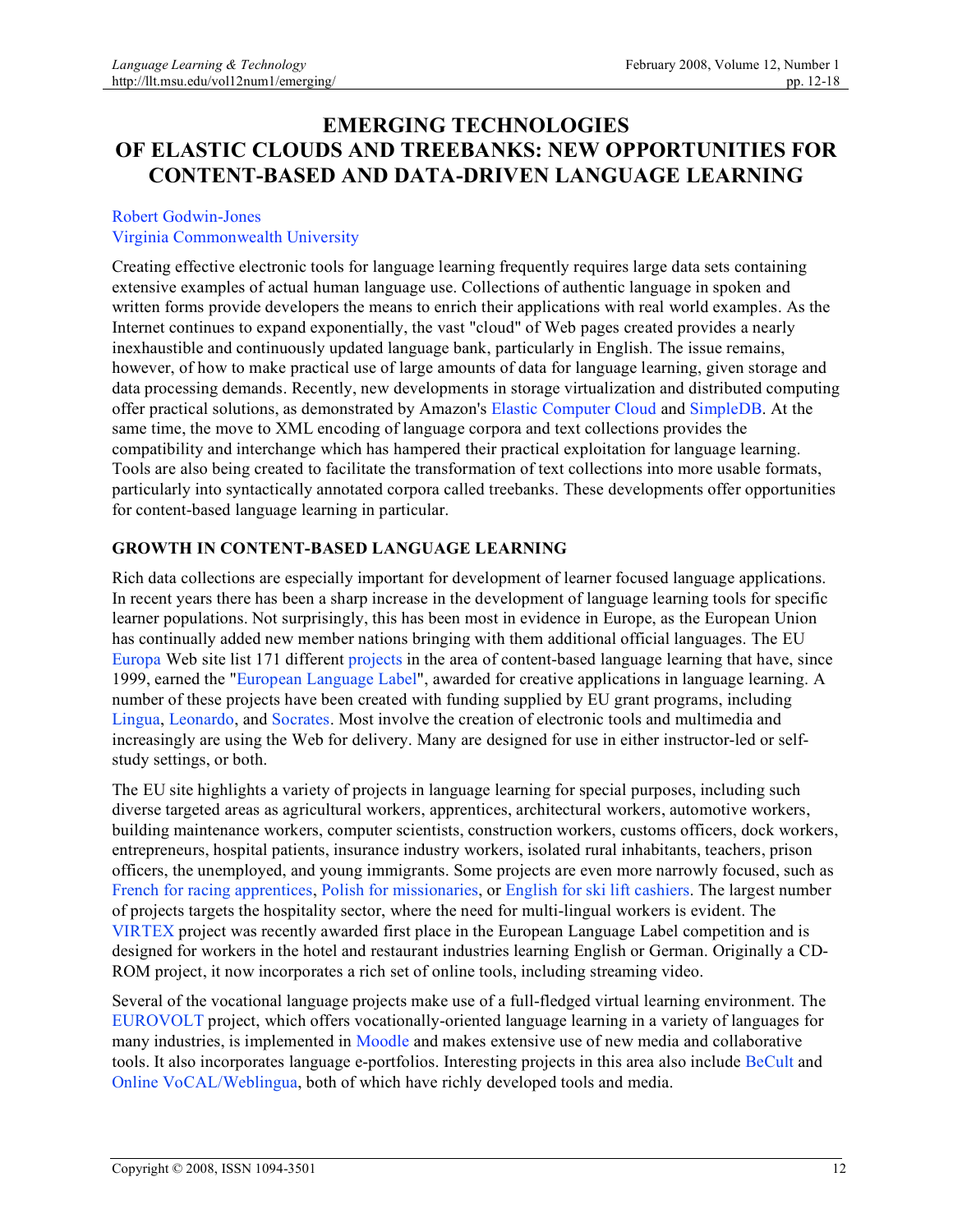Not enough information on the projects listed above is given by their Web sites to know to what extent they make use of word sets or data collections. An example that shows the benefit of word sets for content-based language learning is the Academic Word List (AWL)for English, developed by Averil Coxhead. The 570 words on the list (sub-divided into ten categories) were compiled from a corpus of 400 written academic texts. It excludes the most common 2000 English words. The list targets students entering an English-speaking university and provides an efficient base on which to create language learning exercises such as matching or cloze. The AWL Highlighter offers a nice example of the benefits of having such a list: it allows users to enter an arbitrary text, which is then parsed for AWL words and returned as a new document with the AWL items in bold, allowing students to work with the words in context. This helps guide the students to focus on vocabulary likely to be found in the text repeatedly, rather than learning items that are unlikely to be encountered again.

Content-based language learning is inherently learner-centered, focusing as it does on the specific context in which the target language will be used. It also lends itself well to task-based learning activities. Many of the projects targeting language for special purposes are built around real-life scenarios, often delivered through digital video clips, as an example from the Virtex project demonstrates. The students watch a real or simulated conversational exchange or an on-the-job interaction and are provided with comprehension aids such as full/partial transcripts, isolated audio playback, cultural notes, or lists of idiomatic expressions. Students are then asked to use the expressions from the dialogues in on-line exercises, written assignments, or group work. The importance of vocabulary development in content-based language learning necessitates that the vocabulary items chosen are those needed by the learners. Developing content-specific word lists in the manner of AWL would be highly beneficial, assuming enough texts can be found to build a specialized corpus.

One of the advantages of having a corpus to draw from is the possibility of using concordances as a vocabulary and grammar learning tool. Concordances are not effective for all learners, but for many motivated students it can provide a means for working with language structures through real world use. Students using concordances can be asked to reflect on areas such as inflections and collocations involving core vocabulary for the areas they are studying. Since the materials are tailored specifically for students' needs, it is more likely that such efforts will be successful. Some interesting examples of the use of concordances are collected by Bernd Rüschoff based on workshops and other sources. Tom Cobb's lextutor enriches the use of concordances by linking the found items to the on-line WordNet dictionary. Wordnet is a large lexical database of English that was first made public in 1991 and has since inspired similar collections in other languages.

# **LANGUAGE CORPORA AND XML**

The percentage of Web-based vocabulary and discrete grammar exercises based on language corpora is quite low. There are many understandable reasons for this, including lack of access to appropriate corpora, incompatibility of the data with authoring tools, ignorance of how to incorporate data sets, and the need to focus on vocabulary prioritized in textbooks. The process could be made considerably easier for the average language instructor if available tools interfaced more readily with language corpora or text collections. Many popular tools for creating Web-based exercises, such as Hot Potatoes, allow for importation of text files for creating cloze or gap exercises. However, they do not allow for retrieval and incorporation of texts from large data sets or concordances. This situation is largely a by-product of the proprietary format in which language corpora and text collections have traditionally been encoded. Data with idiosyncratic encoding schemes and interfaces does not lend itself to searching or sharing. In many cases tools created in conjunction with the data have not been designed to be interoperable.

Fortunately, the widespread use of XML for encoding corpora and text collections is moving towards a resolution of this problem. XML has become the *de facto* standard for encoding of language corpora. XML recommends itself because of its platform independence, extensibility, and widespread acceptance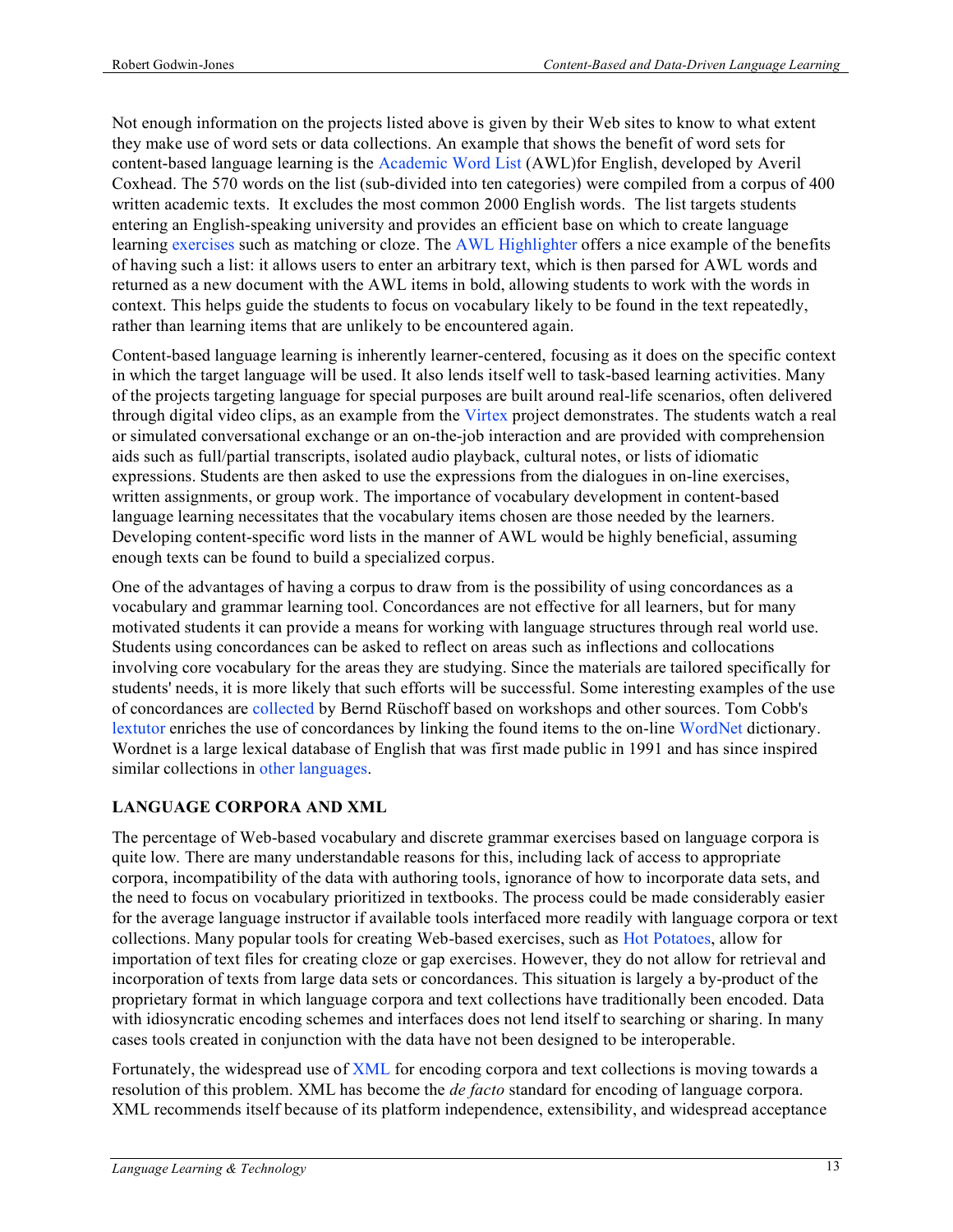by software companies and researchers. Standardizing text encoding in XML greatly facilitates data interchange. Since structural and semantic information about a text is separated from its presentation in XML, the same encoded text can be displayed in multiple ways, using CSS style sheets or XSLT transformations. With the advent of XML as the preferred system for representation of corpus resources, existing tools have been modified to work with XML, while new applications have been created that are designed to be XML ready. The Linguist's Toolbox, for example, now features export to XML. The text searching software, Xaira, designed to be used with the British National Corpus, has been re-written as a general purpose XML search engine with full Unicode support. The Unicode editor CLaRK has been designed specifically to work with XML. Language archives can now be submitted to OLAC (Open Language Archives Community) by uploading a single XML file containing the necessary metadata information about the resource. Tools for the semi-automatic annotation of corpus data are being developed, such as *@nnotate* from the University of Saarland. DepAnn is a treebank creation tool, which uses Tiger-XML, the accepted standard for treebank encoding. EULIA, from the University of the Basque Country, provides a graphical Web interface for editing annotated corpora. These kinds of tools will become increasingly important as language data sets increase in size, since manually annotating texts to create treebanks is a slow and expensive process.

One of the most widely used XML encoding schemes for text archives is TEI, Text Encoding Initiative. A new version of the TEI Guidelines was released in November, 2007. It offers a number of enhancements, including more support for manuscript descriptions and better support for multimedia and graphics. Additionally, a Web application called Roma has been developed which provides a visual editor for working with TEI. An example of the power and versatility of TEI is the Henry III Fine Rolls project, from the British National Archives. These are fiscal and administrative records in Latin from the 13th century. The site provides user-friendly access to graphic representations of the original parchment rolls, as well as the original texts, translations, and notes/annotations. TEI allows the Henry III project to be included in general searches and to be easily referenced within other text projects. Version 4 of the Perseus Digital Library, a collection of classics texts, also uses TEI encoding and adds a set of XMLbased Web services which allow for chunking larger texts into smaller units, as well as for sophisticated morphological analysis.

#### **NEW OPTIONS FOR DATA STORAGE AND PROCESSING**

Projects that house discrete, well-defined collections of texts can usually manage storage and delivery resources using traditional options, namely one or more servers housing a database, a Web server, and any associated Web services. If the site is popular, redundant servers might be needed. However, if the project is unusually large, such as the American National Corpus, being created as an American English cousin to the British National Corpus, the traditional project paradigm may not suffice. This is particularly the case if the goal is not just to deliver static text selections, but to allow for dynamically generated resources selected by sophisticated search, retrieval, and concatenating options such as are available with the Perseus project. In this scenario, there are significant demands in terms of processing which may well overwhelm the traditional setup for a text repository.

In recent years, some new options have emerged which make it easier to set up and manage a large-scale text project. The technical means have been available for some time to enable load balancing and parallel processing, but traditionally such systems have been difficult to create and run and tended to be so expensive as to be beyond the means of most academic projects. Today, through tools and services originating with Google and Amazon, there are ways for programmers without experience with parallel or distributed systems to use the resources of a large distributed environment to achieve high performance with off-the-shelf PC's that are linked together. Large Web companies such as these, as well as Yahoo and eBay, have established developer outreach programs, through which they hope to drive more users to visit their site. As part of that program, these companies provide application programming interfaces (APIs)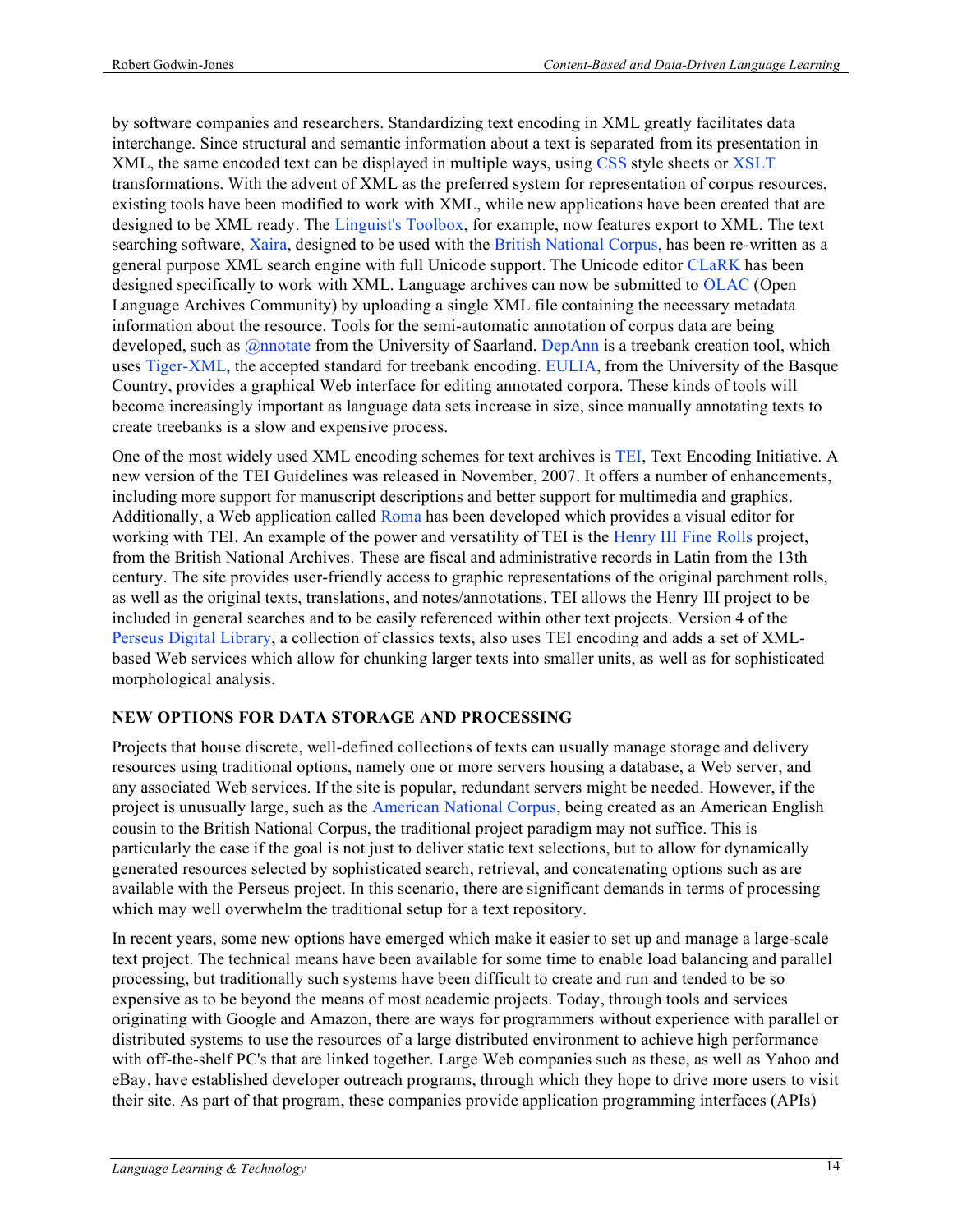which instruct developers on how to write Web applications that take advantage of their sites and services.

Google's MapReduce is one example which has generated considerable interest. It is a programming model and associated code library for processing and generating large data sets. The design simplifies the process of enabling multiple computers to process information and then collect back the results centrally. MapReduce assigns program instructions to multiple computers to be accomplished in parallel. It breaks down the calculations into two steps. In step one (the "map" function) a key/value pair is processed, providing a set of intermediate results. In step two (the "reduce" function), these intermediate results themselves are merged to compute a final answer. An example of MapReduce from a Google developer presentation shows how the phrase "to be or not to be" would be processed in the MapReduce model:

| <b>MAP</b> |    |    |           |     |    |            |
|------------|----|----|-----------|-----|----|------------|
| key        | TO | ВE | OR        | NOT | TO | ВE         |
| value      |    |    |           |     |    |            |
|            |    |    |           |     |    |            |
|            |    |    |           |     |    |            |
| REDUCE     |    |    |           |     |    |            |
| key        | то |    | <b>BE</b> | OR  |    | <b>NOT</b> |
| value      |    |    |           |     |    |            |

Figure 1: MapReduce processing of "to be or not to be"

This seems very simple, and it is, but by extending the process to several levels of analysis (i.e. further mapping of reduced results) it allows for very complex calculations to be broken down into simple steps. The general technique can be applied to many analytical problems.

MapReduce includes its own middleware that automatically breaks down computing jobs, doles out tasks to multiple computers, and collects the results. It also creates duplicate copies of each map-and-reduce function, finds idle machines to which to assign the tasks, and tracks the results. The worker machines load their individual piece of data processing, do the work, and notify the master machine when the work is completed ("mapped") and ready to be collected ("reduced"). If a machine freezes or breaks down, the master re-assigns that task after a specific period of not being able to communicate with the worker. The process is used by Google in many different ways, including machine translation between languages.

While MapReduce itself is proprietary to Google, an open source implementation, Hadoop, which implements the MapReduce method, has been released. Recently, the *New York Times* used Hadoop as the basis for creating a system to serve up archived newspaper articles. It needed to implement a largescale operation as the decision had been made to make all the *Times* archives from 1851 to 1980 publicly available for free. In addition to Hadoop, the project was implemented using several Web services available through Amazon, namely Amazon Simple Storage Service (S3) and the Amazon Elastic Compute Cloud (EC2). S3 is an archive storage service that uses the same scalable system as is implemented in Amazon's retail site. EC2 is a computing service on which one can load and run applications. Both use a standard Web services interface, as does the recently announced Amazon SimpleDB, a database service. Collectively, these services provide the ability to store, process and query data sets residing on the Internet. Traditionally, this would require a relational database (such as Oracle or mySQL) and a dedicated database administrator. In contrast, the Amazon system is designed to be relatively easy to use. While it is not free, its pricing is low enough that it may be cheaper than operating a home server, let alone setting up a cluster-based computing environment. The Amazon services used by the *New York Times* work well not only with text and graphics, but with other media as well. For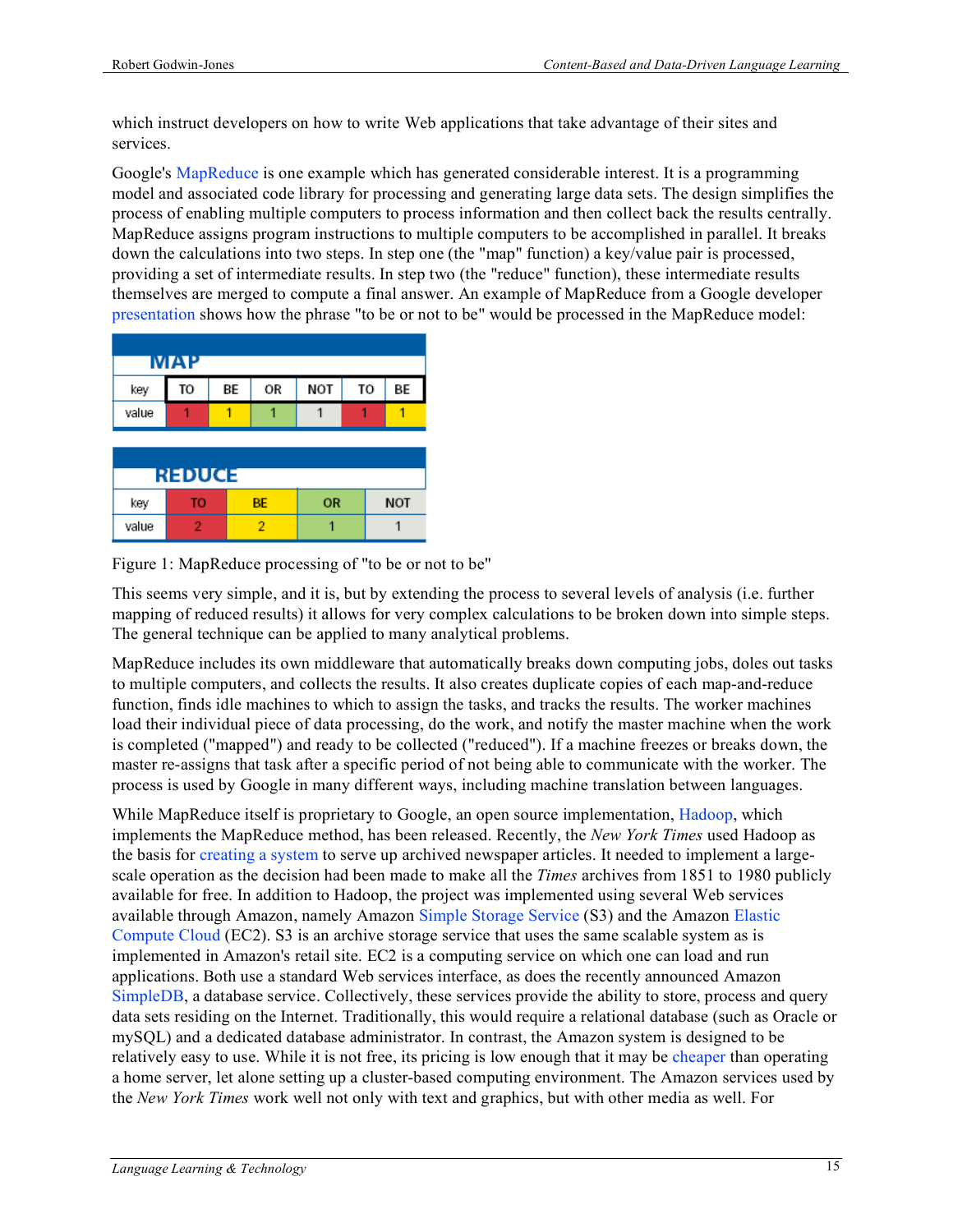example, CastingWords, a podcasting transcription service, stores audio files and transcribed text on S3. Clearly, this could be an interesting option for large-scale language projects.

#### **LEARNING OBJECTS REPOSITORIES AND METADATA**

One could envision something like the Harvard Text Annotator, an authoring tool for creating online glossed texts, running under Amazon and serving up vast quantities of on-the-fly annotated texts culled from Internet sources. For such a project to be successful, however, more than just text searching would have to be possible, even if sophisticated search options are available. Items collected in large data sets also need accompanying metadata to allow for more efficient narrowing of searches. This is important as well for finding and retrieving structured language learning resources, often labelled "learning objects" (LO). The OLAC metadata set implements a consensus approach among language corpora researchers. However, the modified Dublin Core metadata used in OLAC does not fulfil all the needs for materials to be used in language learning. One project that moves in this direction is the FLORE learning objects repository (LOR) for teaching and learning French. FLORE takes advantage of the French/English CanCore Learning Resource Metadata Initiative, a collaborative Canadian project, itself based on the IEEE Learning Object Metadata (LOM) standard. FLORE leverages a number of the LOM elements to provide additional information important for judging the appropriateness of a resource for language learners, including level of language proficiency and type of language learning environment targeted (i.e., immersion, self-study, etc.) The FLORE project is noteworthy also because it supports the Open Archive Initiative's Metadata Harvesting Protocol (OAI-MHP), which allows FLORE's metadata records to be shared with other repositories and to allow its metadata records to be linked directly with other systems.

There are, in fact, more and more collections of learning resources on the Web. A recent study features an extensive international listing. However, relatively few of the LORs include standard metadata such as that provided by OAI-MHP. The GLOBE initiative (Global Learning Objects Brokered Exchange) is an effort to move repositories in this direction. The CORDRA project is also attempting to standardize LO encoding. Including standard identifying information with learning resources would help enormously in making searches across multiple data sets, known as federated searches, faster and more efficient. Federated searches for learning objects are now available from LOR sites such as Merlot and Ariadne (which even include searching of sites such as Flickr and YouTube), but the search results are inconsistent and incomplete and do not allow for advanced search options.

A language learning LOR that exemplifies best practices in this area is the  $L_2O$  project out of the University of Southampton. This is a collaborative project building on the work of the eLanguage group, which produced a set of lessons for English for Academic Purposes. The  $L_2O$  project has been generating reusable LOs created mostly from existing materials. The project has developed a metadata set based on the LOM, but which adds contextual information important for language learning such as accent/region and subtitles/transcript. It complements the work done in this area by the FLORE group. The tagged LOs are retrievable from the project's repository, CLARe (Contextualized Learning Activity Repository). CLARe is currently being expanded to include social networking tools such as tag clouds and ratings.

A related project, MURLLO, has begun to develop a user-friendly LO editor. One of the features that would be helpful to see included in both LO editors and repositories is support for RSS feeds. The required information for the feeds could be automatically collected from the LO metadata and used by teachers or learners to be notified whenever new learning resources in targeted areas become available.

Developing easy-to-use tools for LO editing is a high priority if there is an expectation that subject matter experts such as language teachers create the resource, rather than it being created by technical specialists. A Swiss project from the University of Zurich is developing a tool for use with its LO model known as eLML. One of the better-known open source LO editors, eXe, has recently released a new version available for Windows, Mac, and Linux. A commercial LO editor, the SoftChalk LessonBuilder, is also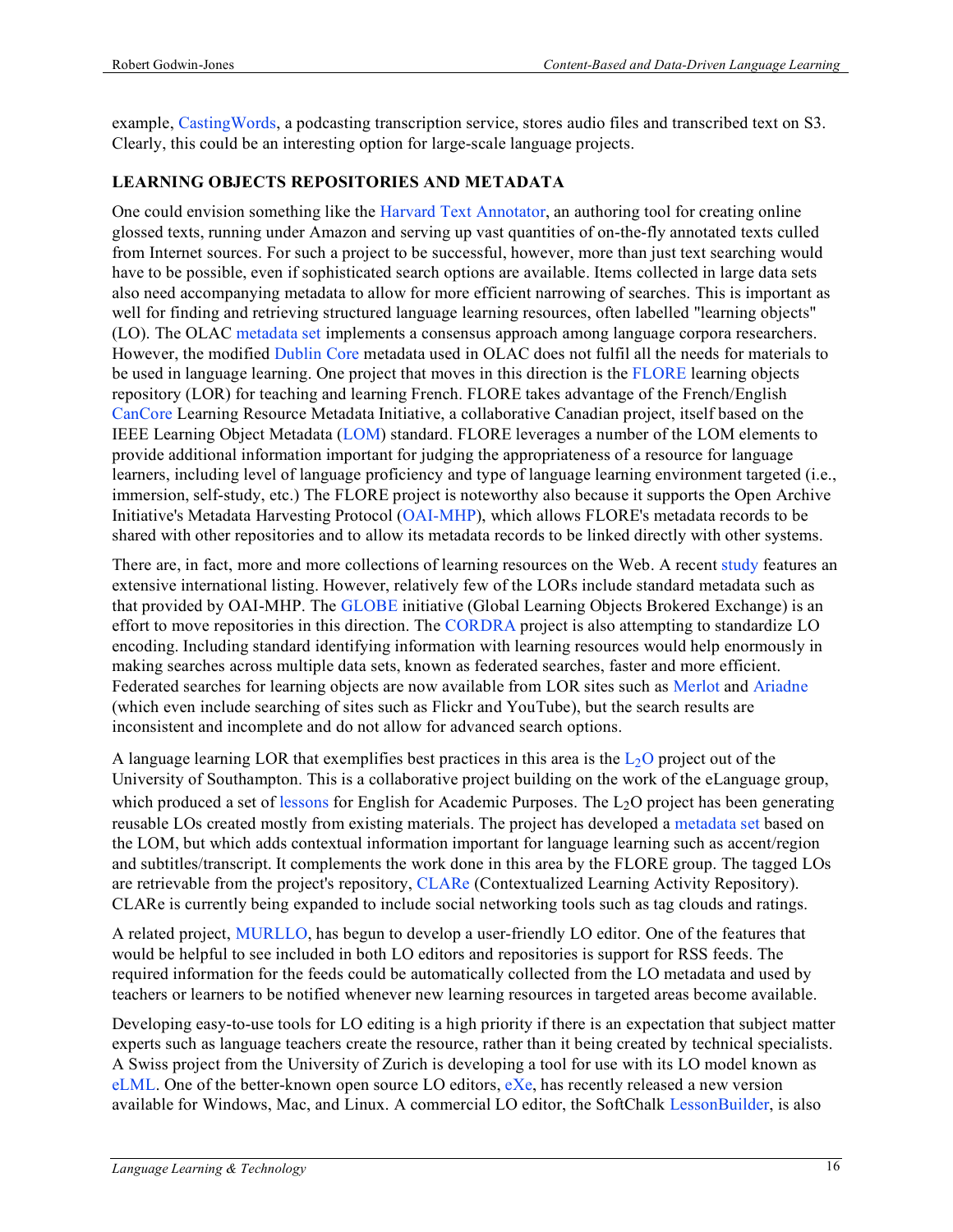about to see a new version with additional features including more support for multiple languages. These editors support SCORM, an LO standard that originated with the U.S. Department of Defense but which has recently been transferred to a new international organization, LETSI, Learning-Education-Training Systems Interoperability. These and other editors will likely support the new IMS standard, Common Cartridge. This is a project designed to combine e-learning standards including SCORM, LOM, and IMS QTI (Question and Test Interoperability), along with other Web services, to create a fully developed learning module which can be imported into learning management systems such as moodle or Blackboard. In the US, it is generating considerable interest as an electronic alternative to traditional textbooks. This is also the thrust of the new Digital Marketplace initiative, an outgrowth of the Merlot project based at California State University. This has been hailed as a possible model for a "national digital marketplace," advanced recently by a US government study on the price of textbooks. The Global Text Project and wikibooks are non-commercial efforts in this direction.

#### **RESOURCE LIST**

#### **Content-based Language Learning**

- E-Lingua European project for learning the language of hotel service and management
- BeCult European language project for students in hospitality industries
- EUROVOLT European Vocational Online Language Teaching and Language learning via a VLE
- VIRTEX Project for Hotel and Catering
- Education & Training Programs in the EU List of projects related to content-based language learning
- MapReduce: Simplified Data Processing on Large Clusters By Jeffrey Dean and Sanjay Ghemawat

#### **Corpora and Data-driven Language Learning**

- The Compleat Lexical Tutor Example of data-driven language learning
- WordNet Lexical database for English
- Wordnets in the world Wordnets in multiple languages
- Academic Word List From Averil Coxhead
- Sample Exercises Data-driven Language Learning examples
- Best Practice Recommendations for Language Resource Description For language archives
- Penn Treebank Online Searchable tagged corpora in English
- Xaira Corpus search engine
- The Linguist's Toolbox and XML Technologies By Chris Hellmuth, Tom Myers & Alexander Nakhimovsky
- CanCore Metadata system from Canada
- Raise and Rise Example of learning object from wisc online
- The Open Archives Initiative Protocol for Metadata Harvesting OAI guidelines
- Harvesting Issues About implementing OAI metadata harvesting
- Open Archives Initiative Metadata Harvesting Project University of Illinois project
- Exposing information resources for e-learning Combining OAi and IMS metadata harvesting
- Digital Repositories Specification From IMS
- Real-time demonstration of interoperability between Learning Object Repositories Interoperability demonstration involving the ARIADNE network and the FIRE federation